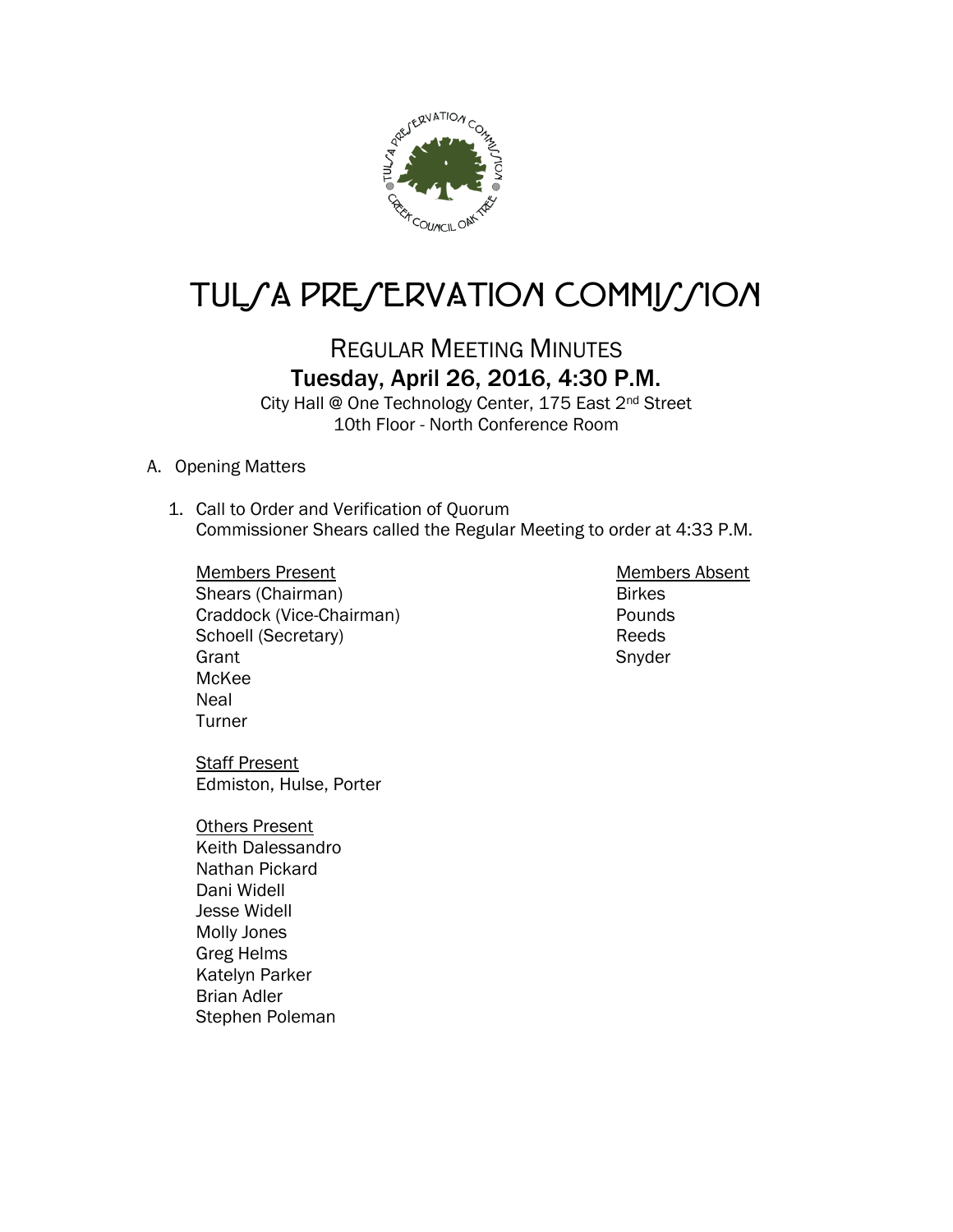2. Approval of Minutes from April 14, 2016

Commissioner Craddock made a motion to approve the Minutes. The motion was seconded by Commissioner Schoell.

Vote: Minutes, April 14, 2016

## In Favor **Opposed Consumers Consumers Abstaining**

- Shears Grant Contract of the Contract of the Contract of the Contract of the Contract of the Contract of the Contract of the Contract of the Contract of the Contract of the Contract of the Contract of the Contract of the C **Craddock Schoell** McKee Neal **Turner**
- 3. Disclosure of Conflicts of Interest No Conflicts of Interest were disclosed.

### B. Actionable Items

1. HP-16-021 / 640 N. Denver Ave. (Brady Heights) Applicant: Jones Design Studio for Nathan and Kristin Pickard

*HP Permit Subcommittee Review Dates: March 3/ April 7/ April 19, 2016* Request:

1. Construct new multi-use building according to plans submitted

Staff presented the application. The applicant was present and provided a sample of rammed earth for inspection by the Commissioners and staff. Commissioner Neal presented the report on behalf of the Historic Preservation Permit Subcommittee, noting that the project had been reviewed on three occasions, that the issues had been addressed, and that the recommendation for approval was unanimous.

Staff read the correspondence from the president of the Brady Heights Neighborhood Association which endorsed the application and encouraged its approval. During the discussion, issues about the role of rammed earth as a material were raised. The applicant responded that achievement of certification by the Living Building Challenge required use of material free of toxins and that rammed earth performs well as insulation. Commissioner Turner observed that rammed earth was not present as a material in Brady Heights, expressed concern about compliance with the Unified Design Guidelines, and inquired about the resemblance of rammed earth to stucco, which is present in the district. The applicant responded that the appearance of stucco could be replicated. Commissioner Neal noted that substitution of materials, such as HardiePlank Siding, for other projects had been approved. Commissioner Turner wondered whether other facades with stucco were as smooth as the surface of the sample. Ms. Parker noted that the surface was as smooth as other surfaces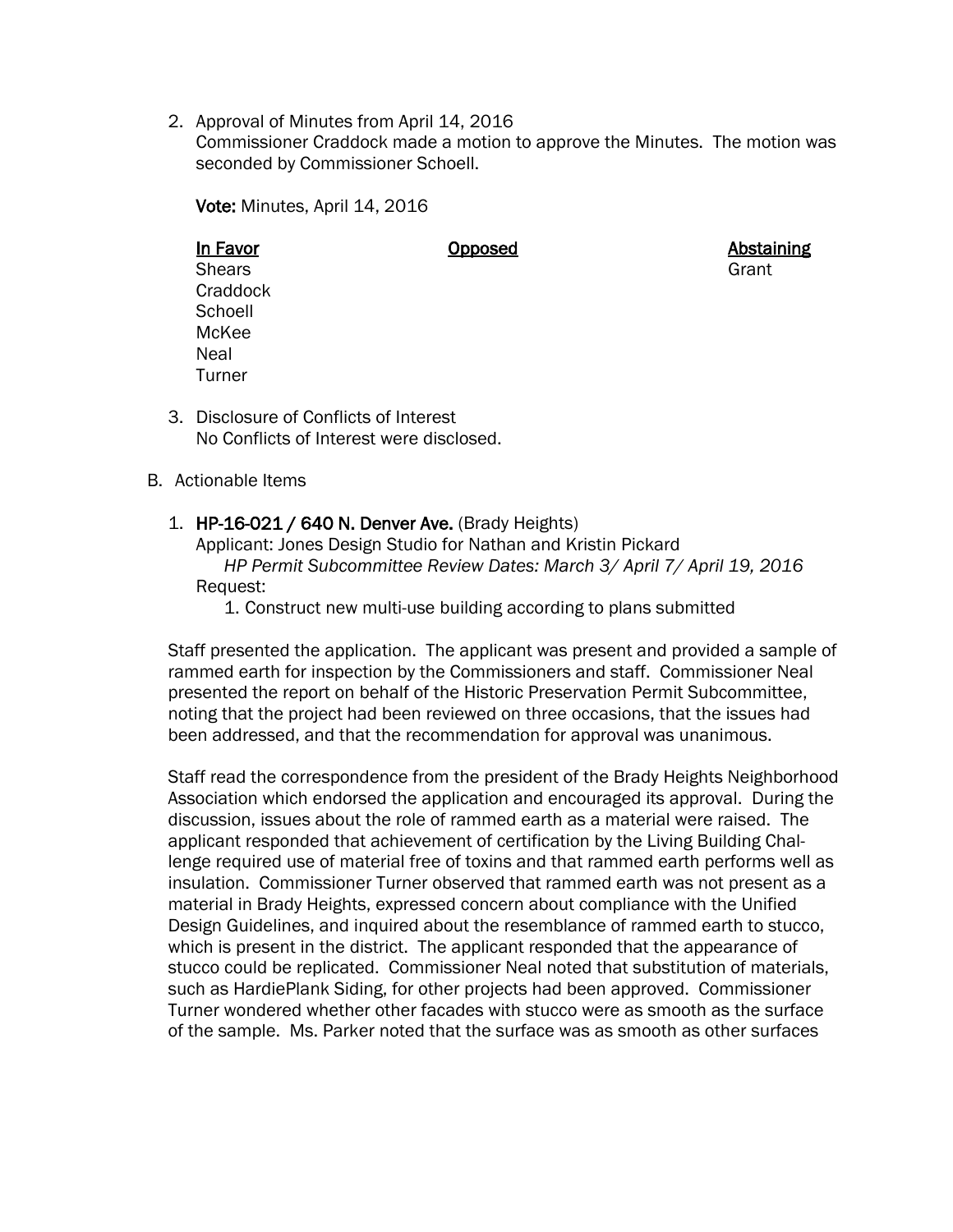within the district. Commissioner Schoell inquired about repair of the rammed earth. The applicant responded that, although the rammed earth would contain a sealant, new material could be inserted to fill cracks. Commissioner Turner inquired about the treatment of the concrete, and the applicant responded that the surface will be finished. Mechanical equipment, such as the condensers, will be concealed behind a wall.

Commissioner Neal made a motion to approve the application. The motion was seconded by Commissioner Craddock.

#### Vote: 640 N. Denver Ave. (Brady Heights)

In Favor **Opposed Consumersity** Opposed **Abstaining** 

Shears Grant Contract of the Contract of the Contract of the Contract of the Contract of the Contract of the Contract of the Contract of the Contract of the Contract of the Contract of the Contract of the Contract of the C **Craddock Schoell** McKee Neal **Turner** 

2. HP-16-015 / 915 N. Cheyenne Ave. (Brady Heights) Applicant: Dani Widell for Amber and Shaun Williams *HP Permit Subcommittee Review Date: None* Request:

1. Construct driveway in front yard according to plans submitted

Staff presented the application. Commissioner Shears expressed regret that the alley had not been maintained. The applicant noted that the alley was not passable, and Ms. Parker added that many of the alleys in the district have been abandoned. Commissioner Neal observed that many of the driveways seemed more narrow than the proposed driveway. The applicant responded that her driveway is eight feet in width, which cannot accommodate a full-sized truck. Commissioner Neal proposed a compromise on the width and suggested that the driveway be ten feet wide. Other commissioners agreed and suggested that the width be ten feet to the edge of the residence with an increase in width to twelve feet beyond that point.

Commissioner Neal made a motion to approve the application with the condition that the width of the driveway be ten feet to the edge of the residence and twelve feet beyond that point. The motion was seconded by Commissioner Schoell.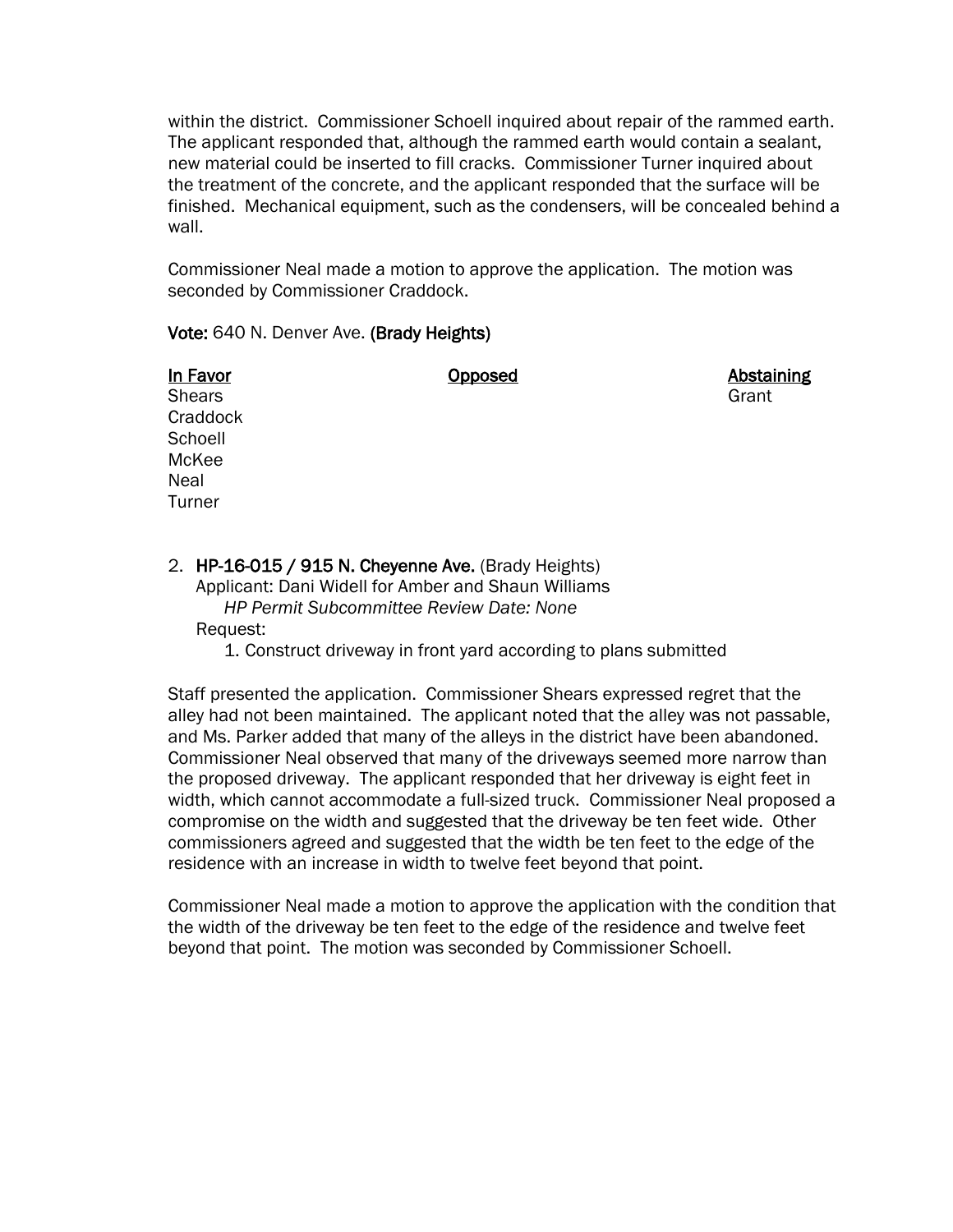#### Vote: 915 N. Cheyenne Ave. (Brady Heights)

In Favor **Consumersity** Consumers Consumers Consumers Consumers Abstaining

**Shears Craddock Schoell** Grant McKee Neal Turner

### 3. HP-16-020/1004 E. 17<sup>th</sup> Pl. (N. Maple Ridge)

Applicant: Gregory Helms for Brian Adler

#### *HP Permit Subcommittee Review Dates: April 7/ April 19, 2016* Request:

- 1. Replace original Masonite siding and trim with James Hardie Fiber Cement siding and trim
- 2. Remove original vinyl window shutters
- 3. Construct front porch according to plans submitted *Items 1 and 2 were completed without a Historic Preservation Permit*

Staff presented the application. Commissioner Neal expressed appreciation for the applicant's cooperation throughout the reviews by the Historic Preservation Permit Subcommittee. Commissioner Turner inquired whether the surface of the vault would be smooth or would be constructed with tongue-and-groove members. The applicant responded that the vault would be constructed with bead board or panels.

Commissioner Neal made a motion to approve the application. The motion was seconded by Commissioner Craddock.

Vote: 1004 E. 17th Pl. (N. Maple Ridge)

| In Favor |
|----------|
| Shears   |
| Craddock |
| Schoell  |
| Grant    |
| McKee    |
| Neal     |
| Turner   |

**Opposed Abstaining**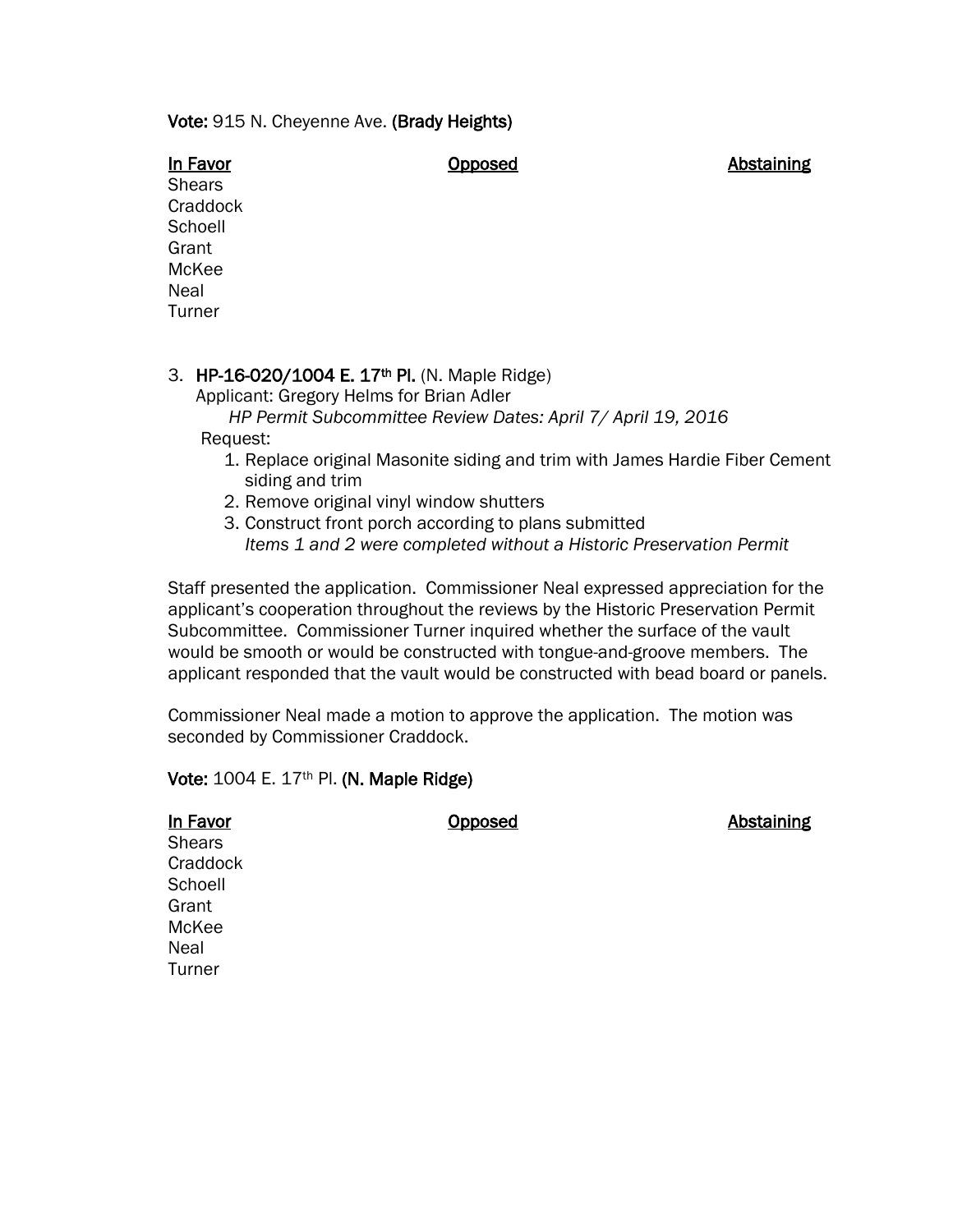### 4. HP-16-025 /1123 E. 20<sup>th</sup> St. (N. Maple Ridge)

 Applicant: Keith Dalessandro for Cory and Candice Davis *HP Permit Subcommittee Review Date: April 19, 2016* Request:

1. Construct front porch steps according to plans submitted

Staff presented the application. The applicant mentioned that the new brick would match the existing brick as requested by the Historic Preservation Permit Subcommittee. Discussion of the application addressed the material for the caps and the treatment of the surface of the masonry. Commissioner Schoell noted that, although Missouri Carthage Stone was the material for caps in the district, castconcrete caps have been approved. The applicant indicated that the cast-concrete caps would match the appearance of stone caps and be painted. Commissioner Craddock expressed reservations about the approval of the application due to its apparent conflict with Guidelines A.6.1 and A.6.2. Several commissioners expressed concern about the application of paint to masonry but concluded that, without paint, the newly constructed stairs would not be visually compatible. The applicant noted that the owners wish to improve the appearance of their residence and the conditions on the steps as they have a young child and added that similar steps have been constructed elsewhere in the neighborhood.

Commissioner Neal made a motion to approve the application. The motion was seconded by Commissioner Turner.

Abstaining

### Vote: 1123 E. 20<sup>th</sup> St. (N. Maple Ridge)

| In Favor | Opposed  | Abstair       |
|----------|----------|---------------|
| Schoell  | Craddock | <b>Shears</b> |
| Grant    |          |               |
| McKee    |          |               |
| Neal     |          |               |
| Turner   |          |               |

### 5. HP-16-027/1207 E. 21st St. (N. Maple Ridge)

Applicant: Keith Dalessandro for Lea Wolfe

*HP Permit Subcommittee Review Date: April 19, 2016*

- Request:
	- 1. Remove door and replace with stone to match existing material
	- 2. Install new French Doors

Staff presented the application. The applicant declined to comment.

Commissioner Neal made a motion to approve the application. The motion was seconded by Commissioner Craddock.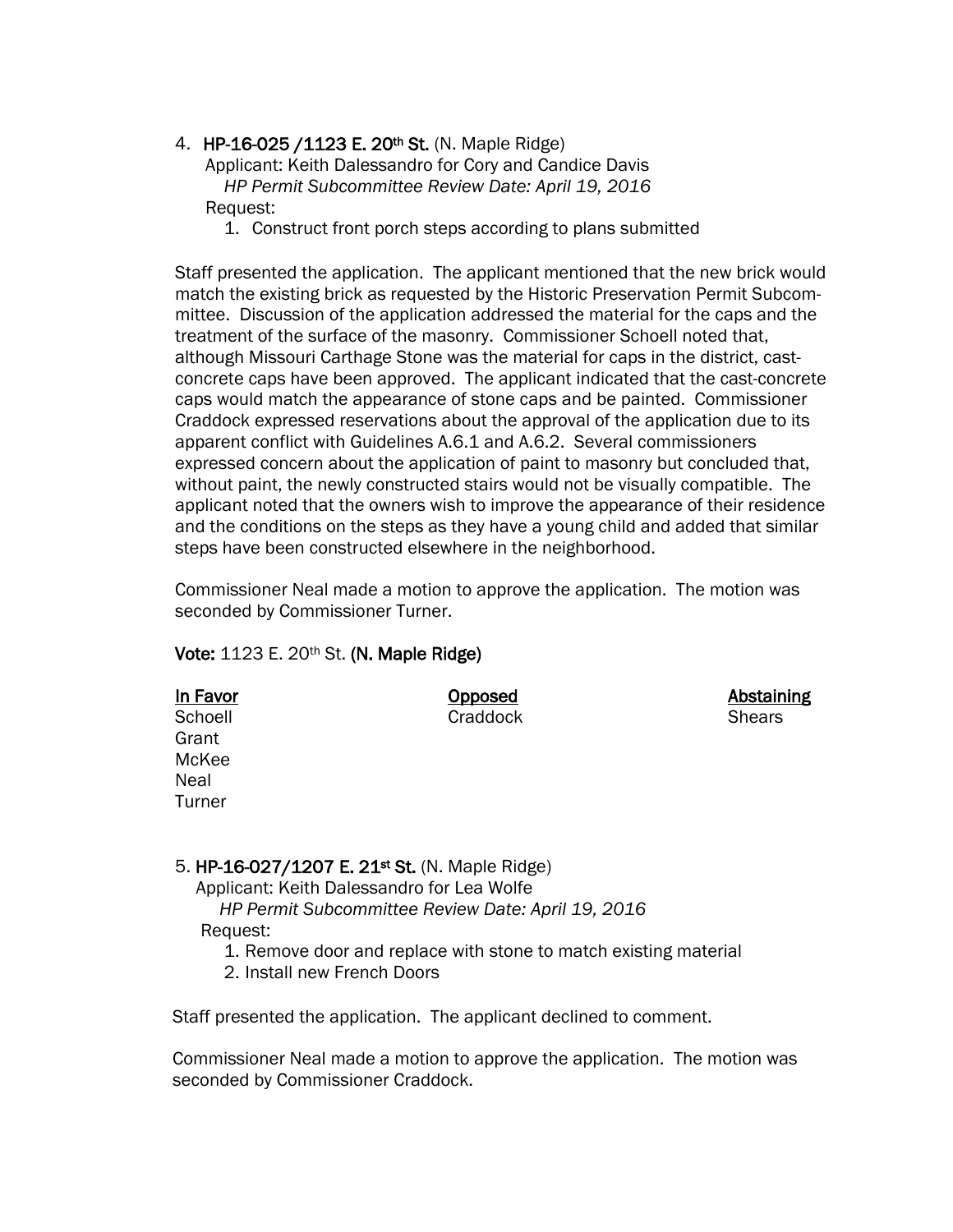#### Vote: 1207 E. 21st St. (N. Maple Ridge)

In Favor **Consumersity** Composed **Consumersity** Consumersity Abstaining

**Shears Craddock Schoell Grant** McKee Neal Turner

#### 6. HP-16-028/1755 S. St. Louis Ave. (Swan Lake)

 Applicants: Sarah and Stephen Poleman *HP Permit Subcommittee Review Date: None* Request:

1. Reduce number of windows in approved design *Alteration completed without a Historic Preservation Permit*

Staff presented the application. The applicant indicated that assumptions about dimensions were erroneous, as the contractor discovered the façade would not accommodate the number of windows approved for installation. The applicant directed the contractor to complete the installation with fewer windows to ensure that the residence would be weather-tight and notified the Historic Preservation Officer.

Commissioner Neal made a motion to approve the application. The motion was seconded by Commissioner Turner.

Vote: 1755 S. St. Louis Ave. (Swan Lake)

In Favor **Constanting Constanting** Copposed **Abstaining** 

**Shears Craddock Schoell Grant** McKee Neal **Turner** 

C. Reports

1. Chair Report

 Chairman Shears read the response from the Drummonds contained in their letter dated April 21, 2016, and expressed his satisfaction with their response. Staff was directed to provide a copy of the correspondence to the commissioners.